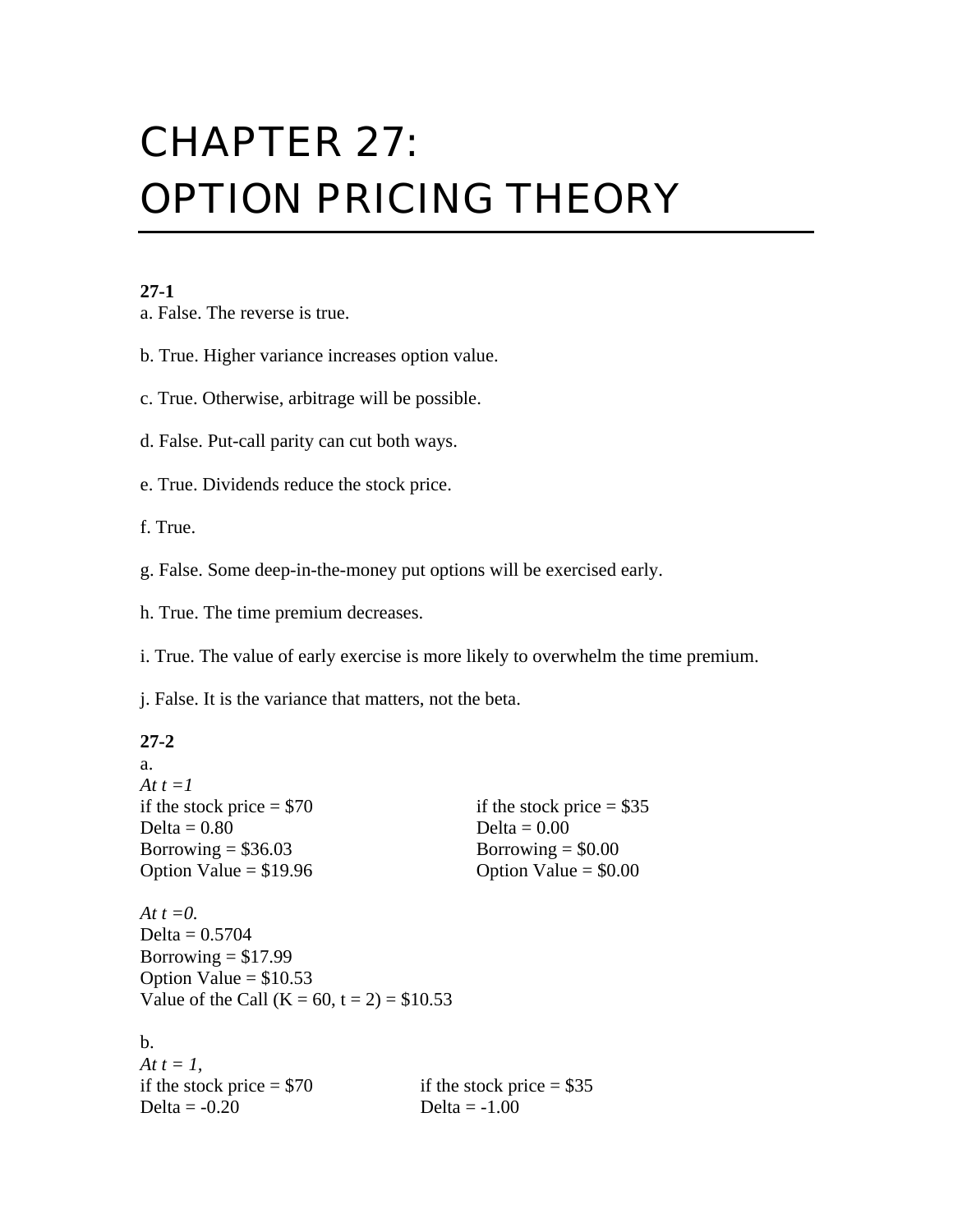| Borrowing $= -\$18.02$ | Borrowing $= -\$54.05$  |
|------------------------|-------------------------|
| Option Value $= $4.02$ | Option Value = $$19.05$ |

*At t =0,* Delta =  $-0.4296$ Borrowing  $= $30.72$ Option Value  $= $9.23$ Value of the Put  $(K = 60, t = 2) = $9.23$ 

c. At  $t = 0$ , the call can be replicated by borrowing \$17.99 and buying 0.57 shares of stock.

At  $t = 1$ , the call can be replicated by borrowing \$36.04 and buying 0.8 shares of stock if the stock price goes to \$70, and by doing nothing if the stock price goes to \$35.

d. At  $t = 0$ , the put can be replicated by selling short 0.43 shares of stock and lending \$30.71.

At  $t = 1$ , the put can be replicated by selling short 0.2 shares of stock and lending \$18.02 if the stock price goes to \$70 and by selling short one share of stock and lending \$54.05 if the stock price goes to \$35.

### **27-3**

a. The values of the option parameters are as follows:  $S = $83$  $K = $85$  $t = 0.25$  $r = 3.80\%$ Variance  $= 0.09$ Value of call  $=$  \$4.42

b. To replicate this call, you would have to:

Buy 0.4919 Shares of Stock (this is N(d1) from the model) and Borrow K e-rt N(d2) =  $85 \exp(0.038)(0.25)$  (0.4324) = \$36.40

c. At an implied variance of 0.075, the call has a value of approximately \$4.00 (the market price).

Implied Standard Deviation =  $Sqrt(0.075) = 0.27$ 

d.



e.

Value of Three-month Put =  $C - S + Ke^{-rt} = $4.42 - $83 + 85 \exp(0.038)(0.25) = $5.62$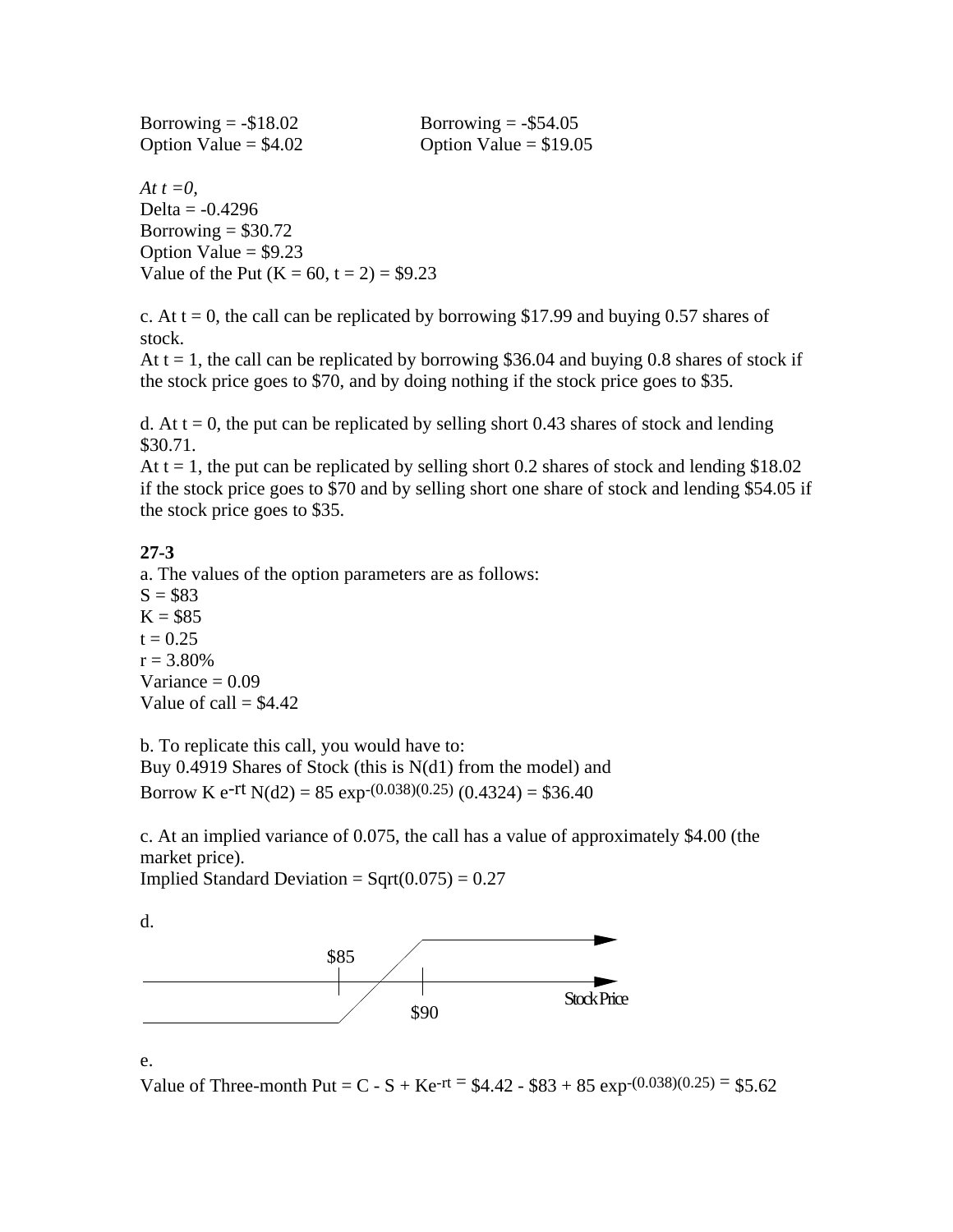**27-4**

a.  $S = $28.75$  $K = $30$  $t = 0.25$  $r = 3.60\%$  $s^2 = 0.04$ PV of Expected Dividends =  $$0.28/(1.036)^{2/12} = $0.28$ Value of Call  $= $0.64$ 

b. The payment of a dividend reduces the expected stock price, and hence reduces the value of calls and increases the value of puts.

### **27-5**

a. First value the three-month call, as above: Value of Call  $=$  \$0.64 Then, value a call to the first (and only) dividend payment,  $S = $28.75$  $K = $30$  $t = 2/12$  $r = 3.60\%$  $s^2$  = 0.04  $y = 0$  (since it assumes exercise before the dividend payment) Value of Call  $= $0.51$ 

Since the value of the three-month call is higher, there is no anticipated exercise.

b. If the dividend payment is large enough, it may pay to exercise the call just before the ex-dividend day (before the stock price drops) rather than wait until expiration. This early exercise is more likely for call options:

(a) the larger the dividend on the stock, and

(b) the closer the option is to expiration.

#### **27-6**

a. You would need to borrow Ke<sup>-rt</sup> N(d2) = 90 exp<sup>(-0.04)(0.25)</sup> (0.4500) = \$40.10

b. You would need to buy 0.575 shares of stock.

#### **27-7**

a.  $S = $4.00$  $K = $4.25$  $r = 5\%$  $t = 1$ Variance  $= 0.36$ Value of Warrant  $= $0.93$ 

b. Adjusted Stock Price = (Stock Price  $*$  Number of Shares Outstanding) +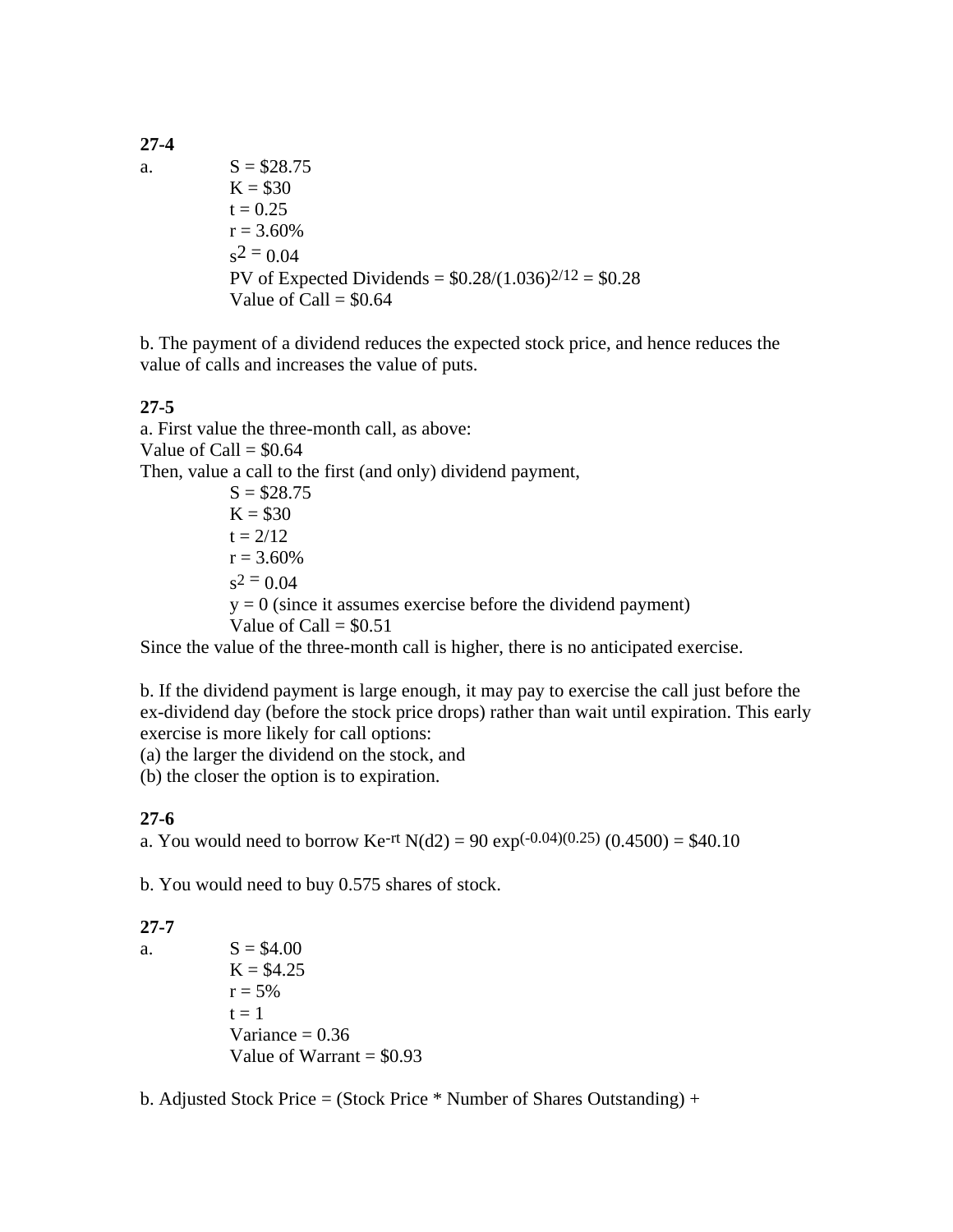(Warrant price \* Number of Warrants Outstanding)/(Number of Shares+Number of Warrants)  $= (\$4.00 * 11,000,000 + \$0.93 * 550,000)/(11,550,000) = \$3.85$ (To avoid the circular reasoning problem, the price from the no-dilution case is used.) Adjusted Exercise Price = \$4.25  $r = 5\%$  $t = 1$ Variance  $= 0.36$ Value of Warrant  $= $0.80$ 

(If you are using a spreadsheet with iterations turned on, and are feeding the option prices back to calculate the adjusted stock price, the value of the warrants is still \$0.80.) c. Dilution increases the number of shares outstanding. For any given value of equity, each share is worth less.

#### **27-8**

a.  $S = 250$  $K = 275$  $t = 5$  $r = 5\%$  $s^2 = (0.15)^2$  $v = 0.03$ Value of call  $=$  \$29.09

b. Value of put with same parameters  $= $28.09$ 

c.

(1) The variance will be unchanged for the life of the option. This is likely to be violated because stock price variances do change substantially over time.

(2) There will be no early exercise. This is reasonable and is unlikely to be violated.

(3) Any deviations from the option value will be arbitraged away.

While there are plenty of arbitrageurs eager to exploit deviations from true value, arbitraging an index is clearly more difficult to do than arbitraging an individual stock.

# **27-9**

New Security = AT & T stock - Call  $(K = 60) +$  Put  $(K = 45) = $50 - $2.35 + $3.55 =$ \$51.20

The call with a strike price of \$60 is sold, eliminating upside potential above \$60. The put with a strike price of \$45 is bought, providing downside protection.

# **27-10**

The option values increase when the volatility increases because options have limited downside (the price of the option) and unlimited upside. Thus, volatility always works in the favor of an option buyer.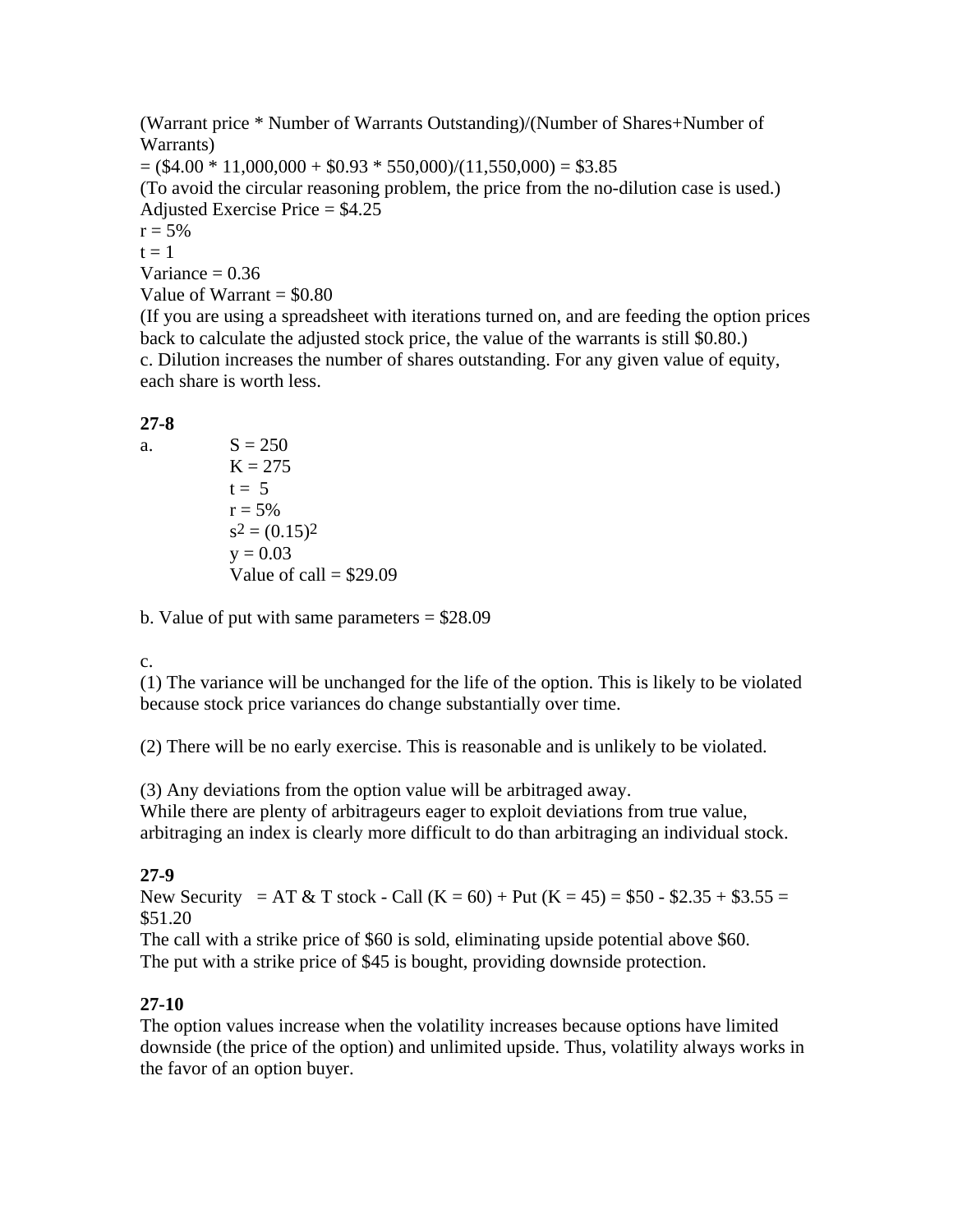# **27-11**

Buying a put would allow you to lock in the profits, at least for the life of the put. This will allow you to sell the stock back at the exercise price.

# **27-12**

Calls have unlimited upside, since stock prices, at least in theory, could go to infinity. Puts, on the other hand, have a maximum profit, since stock prices cannot drop below zero.

# **27-13**

These positions are referred to as spreads. These positions are designed to let people speculate on the direction of stock prices, while minimizing losses. Alternatively, these positions can be used to take advantage of option mispricing.

# **27-14**

Less time left on the option translates into less time for the price of the underlying asset to move up (in the case of calls) and down (in the case of a put). This, in turn, will lower the value of the option.

# **27-15**

If the tax benefit from exercising (i.e. the premium originally paid on the call can be claimed as a capital loss) exceeds the time premium on the option, it may pay to exercise.

# **27-16**

Assume:  $K =$  Strike prices of both the call and the put  $S = Stock price$  $C =$  call premium  $P = put premium$ 

Then, the straddle is profitable if  $S > K + C + P$  or  $S < K - C - P$ . I would use this strategy if I believe that the market would have wide swings toward either direction.

**27-17**  $d_1 = [\ln(20/25) + (.0625 - .04 + .2 / 2) * 1] / Sqrt(.2 * 1) = -0.2251, N(d_1) = 0.4110$